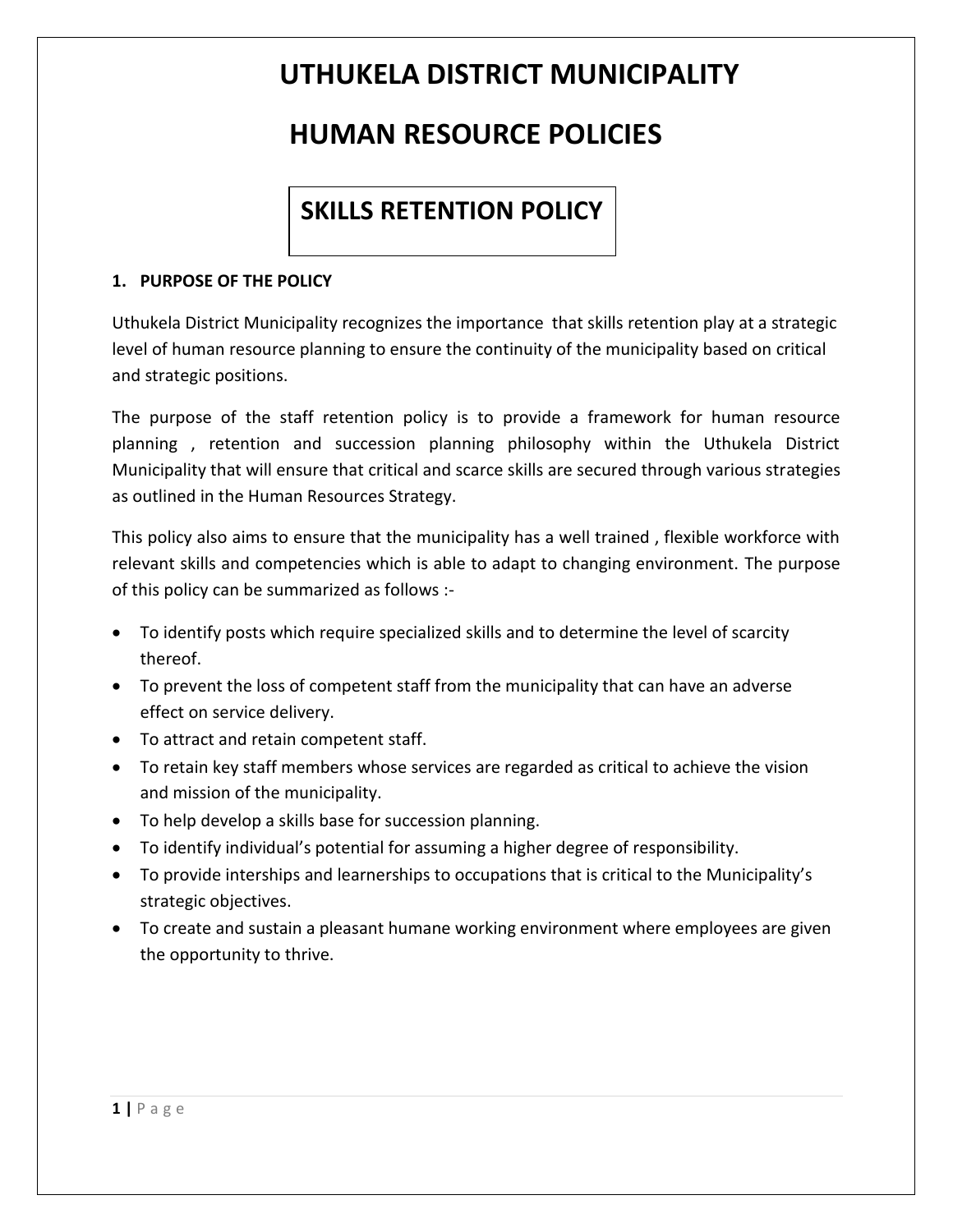### **HUMAN RESOURCE POLICIES**

#### **2. LEGAL FRAMEWORK**

- Basic Conditions Of Employment Act, No. 75 of 1997;
- Labour Relations Act, No. 65 of 1995;
- Employment Equity Act, 55 of 1998;
- Municipal Systems Act, No. 32 of 2000;

#### **3. SCOPE OF APPLICATION**

This policy applies to all employees of the Municipality excluding the section 56/54 Managers.

#### **4. SKILLS RETENTION POLICY**

Skills retention is a process of ensuring that employees with valued /scarce or needed skills or experience in a scarce/critical field where recruitment is difficult are kept within the service of the Municipality by using various techniques. The higher the labour turnover rate , the higher the need for skills retention techniques in an organization.

Labour turnover is the rate at which the organisation is losing its employees, whether through due to natural or unnatural causes like dismissal, resignation, or death at a point in time compared to employees that are on a payroll at that point in time.

The loss of some employees in an institution can hamper service delivery, especially if they are possessing critical and scarce skills hence it is important to identify and prioritize such skills to ensure properly informed retention strategies.

#### **4.1 General Principles**

- The municipality will review its organisational structure as well as its policies annually to ensure that is it still aligned to the IDP and SDBIP.
- The General Manager Corporate Services will facilitate the process of identifying the critical and scarce skills , as well as people earmarked for succession planning.
- Selection of employees for this process will be fair and just.
- Selection for this purpose will also be based on previous year performance management appraisal , current performance , demonstrated potential as well as relevant Uthukela Strategies.
- Where no record of performance appraisal is available to be used for selection for succession planning ,the manager will be required to provide motivation.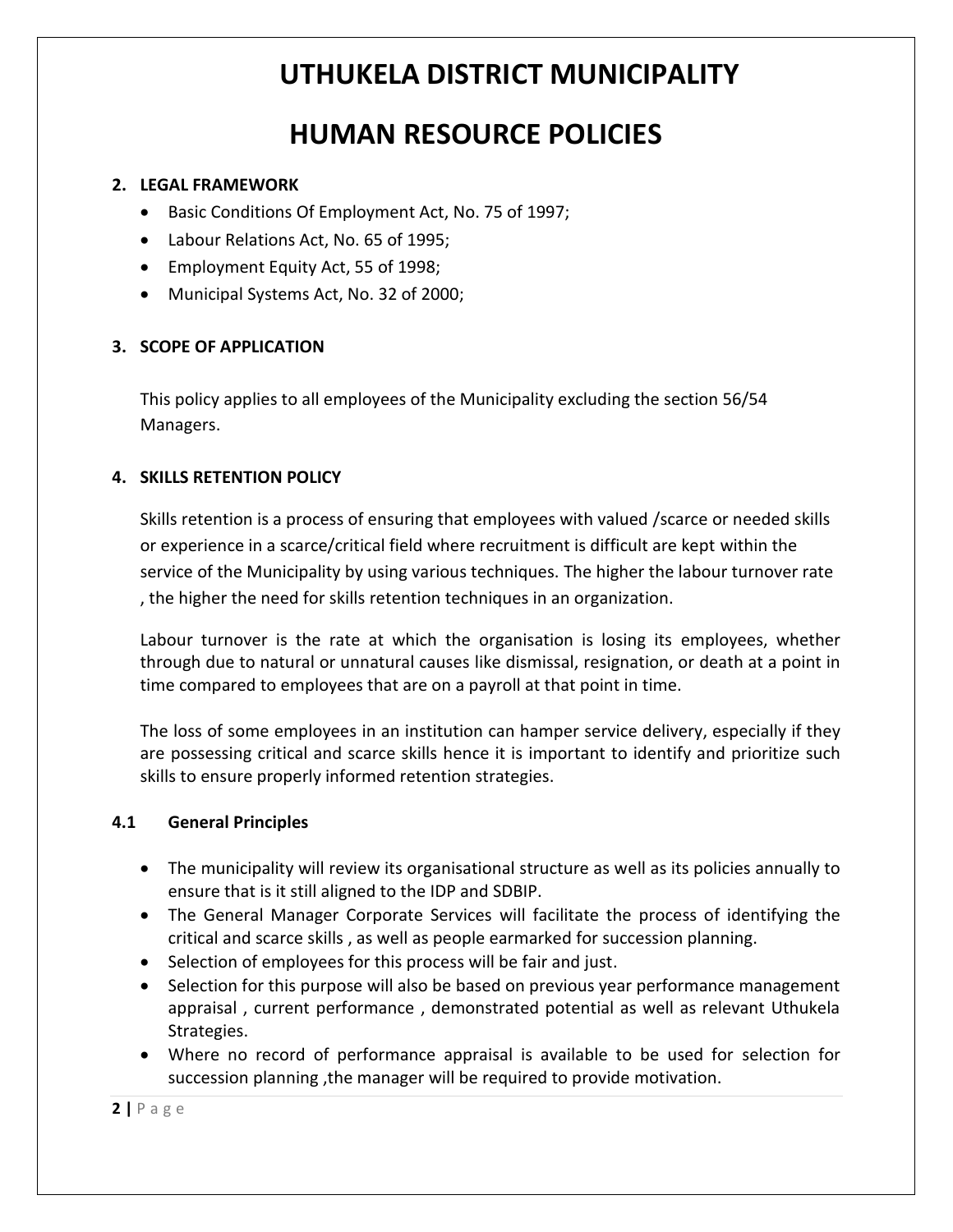### **HUMAN RESOURCE POLICIES**

#### 4.2 **Identification of Critical and Scarce Skills**

- Skills Audit
- Where no suitable candidate is obtained after finalization of the recruitment process repeatedly
- Positions with high turnover rate due to resignations

#### **5. STRATEGIES FOR SKILLS RETENTION**

#### **5.1 Scarce Skills Allowance / Sign on Bonus**

A sign on bonus not exceeding the guaranteed salary paid within a defined period , usually six months to 1 year. This would be paid exclusive of the annual bonus or performance bonus in terms of the policies of the Municipality.

This allowance will be paid to critical occupations only based on the following :-

- Conducting of a skills audit to identify and classify the current skills needs and the future needs of the municipality.
- Identification of scarce and critical skills on an annual basis.
- The risk of losing staff with scarce / critical skills must be assessed.
- Where scarce/critical skills have been identified, an executing authority may set the salary for a post or an employee above the minimum notch of the salary scale indicated on the staff structure of council.
- The executing authority may also give a counter offer to retain an employee with scarce/critical skills and/or experience has received a higher job offer.
- The allowance will be on a personal to holder basis, subject to review annually during budget processes, and also as and when necessary.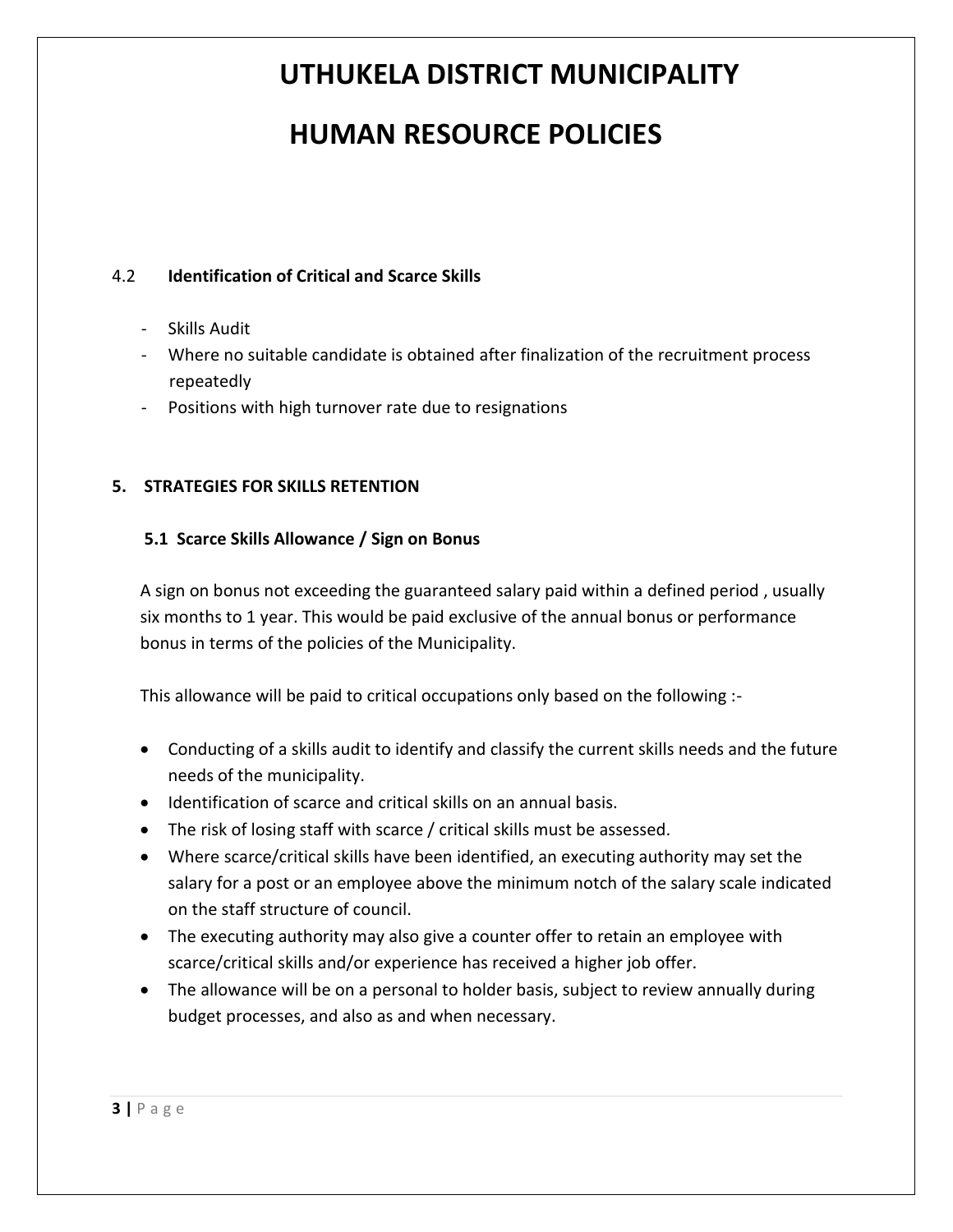# **UTHUKELA DISTRICT MUNICIPALITY HUMAN RESOURCE POLICIES**

#### **5.2 Guaranteed Competitive Remuneration**

Guaranteed competitive remuneration on at least the 50<sup>th</sup> percentile of the National Market ( based on supply and demand factors) , this shall ensure chances of retaining critical employees /positions.

The guaranteed competitive remuneration on critical and scarce positions will be reviewed annually , based on general and specific surveys, during the budget adjustment period. This incentive will be managed within affordability of the municipality.

The Manager Corporate Services, shall keep up to date information regarding the market percentile, to ensure that critical and scarce positions support retention. He will further review and interpret labour turnover annually to identify possible areas of concern with regards to remunerations and benefits.

#### **5.3 Staff Development and Training**

- Staff development and training embraces the formal and informal acquisition of knowledge, skills, attitudes, thinking and habits required of an employee to render quality service.
- Practices that promote staff development include self-development, formal and informal training, career development, study aid, job rotation, job enrichment/enlargement, mentorship and coaching.
- Employees should be continually trained with relevant development programs that put them on par with their peers in the job market and thereafter be allowed space to practice the skills they have acquired.
- Employees who obtain higher qualifications should be given preference in the filling of vacant posts which require such qualifications.
- The career development plan should not by any means be misconstrued to be creating expectations for either promotion or monetary rewards.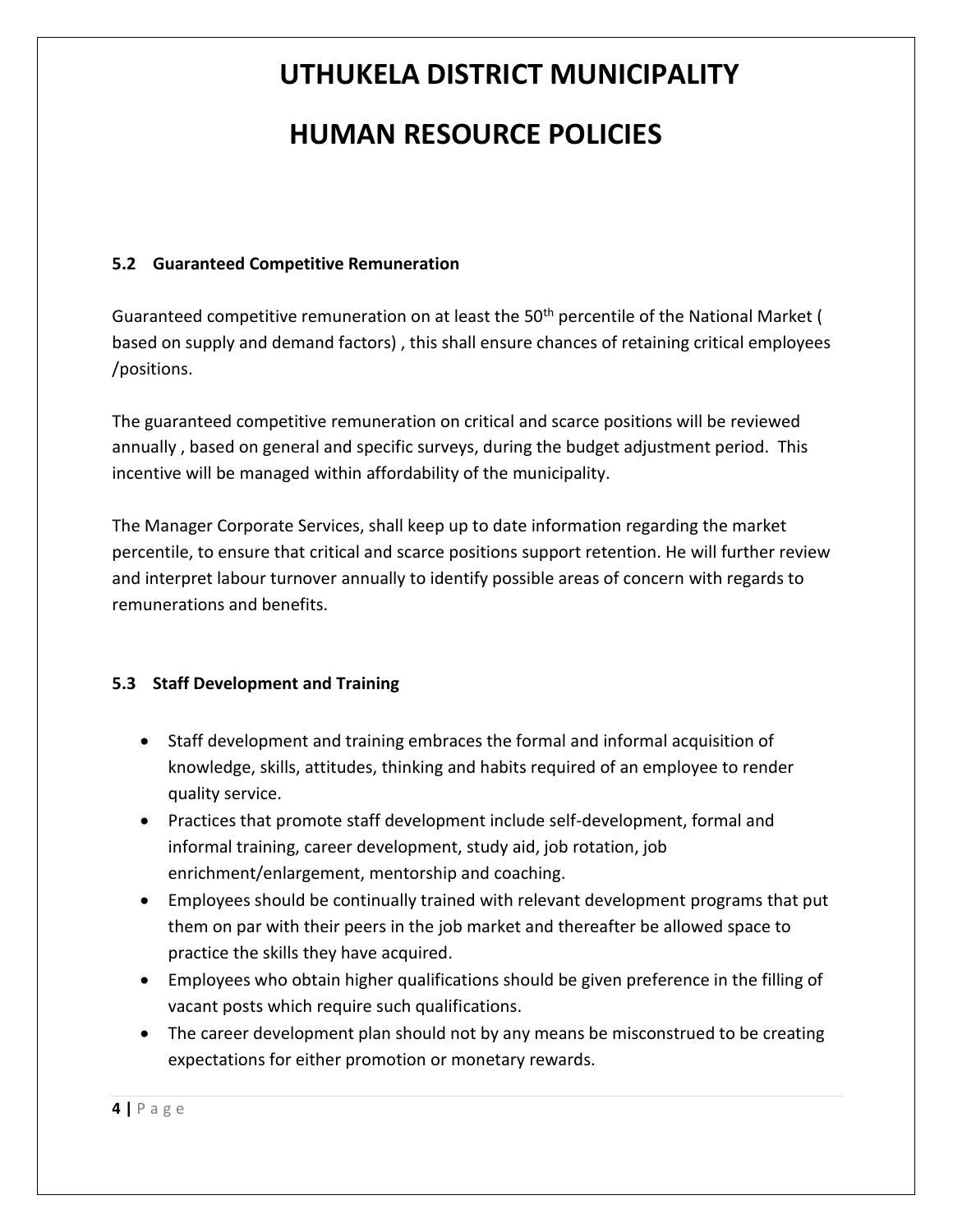### **HUMAN RESOURCE POLICIES**

• Information about the employee's career path should be kept confidential.

#### **5.4 Succession Plan**

- Uthukela District Municipality will select defined positions of critical succession planning candidates , who will be groomed to fill certain key roles within a municipality.
- The selection of such candidates will not guarantee such individuals career paths`, but actual appointment will depend on municipal business performance, personal performance and opportunity.
- Succession planning will include fostering activities like job rotation to expose staff to the workings of the municipality. This will assist in the identification of top performers and employees with potential.
- A succession plan database should be compiled from the career discussion outcomes and should be in the custody of Human Resources Section and kept confidential.
- The Human Resources Section should identify potential key competencies to be developed in the light of the succession plan positions.

#### **5.5 Potential for Development**

- Employees with potential for development must be on an accelerated development program.
- These employees will have a personal development program aimed at specifically addressing and closing the skills gap.
- Once the program has been completed successfully these employees can be moved to the succession plan list.
- Whenever a vacancy arises Human Resources Section as the custodians of the succession list, must advise managers.

#### **5.6 Performance Management and Development**

- Each and every employee must have a performance agreement, which is in line with the departmental score card.
- The output must be specific and measurable with clear time frames for achievement.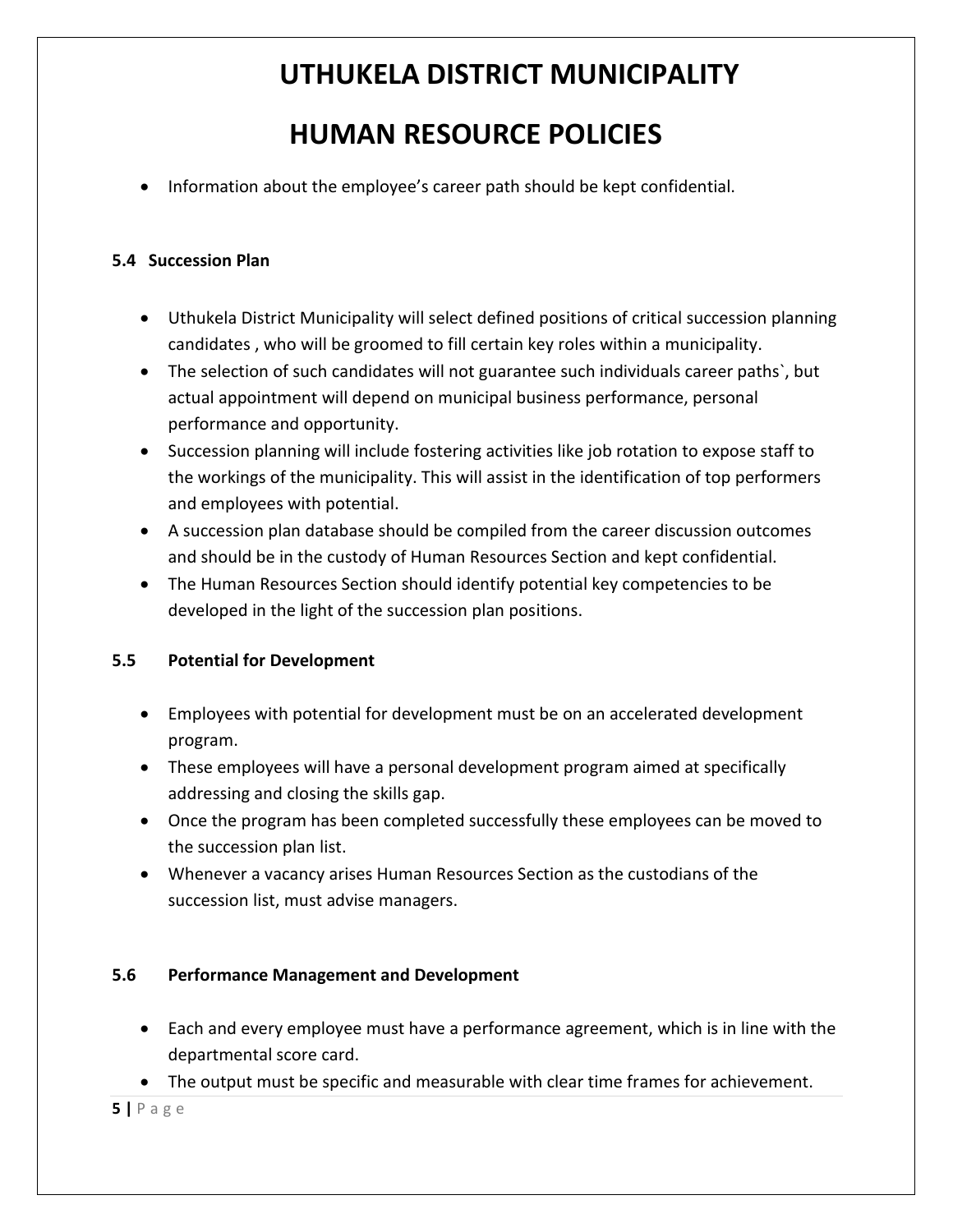### **HUMAN RESOURCE POLICIES**

- The identified needs or shortcomings must be followed by the appropriate training.
- The Municipality will acknowledge and reward performance that is above the minimum threshold in terms of the Performance Management Policy of the municipality

#### **5.7 Performance Appraisal**

- Performance appraisal is a two-way process as it includes the employer and employee as a tool to identify shortcomings and future development of employees.
- Performance appraisal must take place within the department's policy on performance and the employee's job description.
- Objectivity is important and the person should not be evaluated but his/her performance.

#### **5.8 Job Rotation**

- Job rotation should be used as an important approach for achieving job satisfaction, making the job more challenging, enhancing skills and knowledge and ultimately assisting in job retention.
- It must be implemented through "on the job" training by the relevant supervisor.
- Management shall rotate employees within their respective directorates.
- Consultation with unions must first take place before embarking on job rotation.

#### **5.9 Sense of Ownership**

- Involve employees in decision making processes.
- Interact equally with employees, listen to their ideas and take them seriously.
- Encourage feedback and exchange ideas by meeting in an informal basis with the employee.
- Less supervision is important. Employees who are followed around may not feel trusted with the work there are doing.
- Give employees a chance to develop by trusting them with high profile responsibilities.
- Value employees who are performing well and make them feel valued.
- Treat staff equally, and develop a conducive environment where an employee can learn from his/her mistakes.